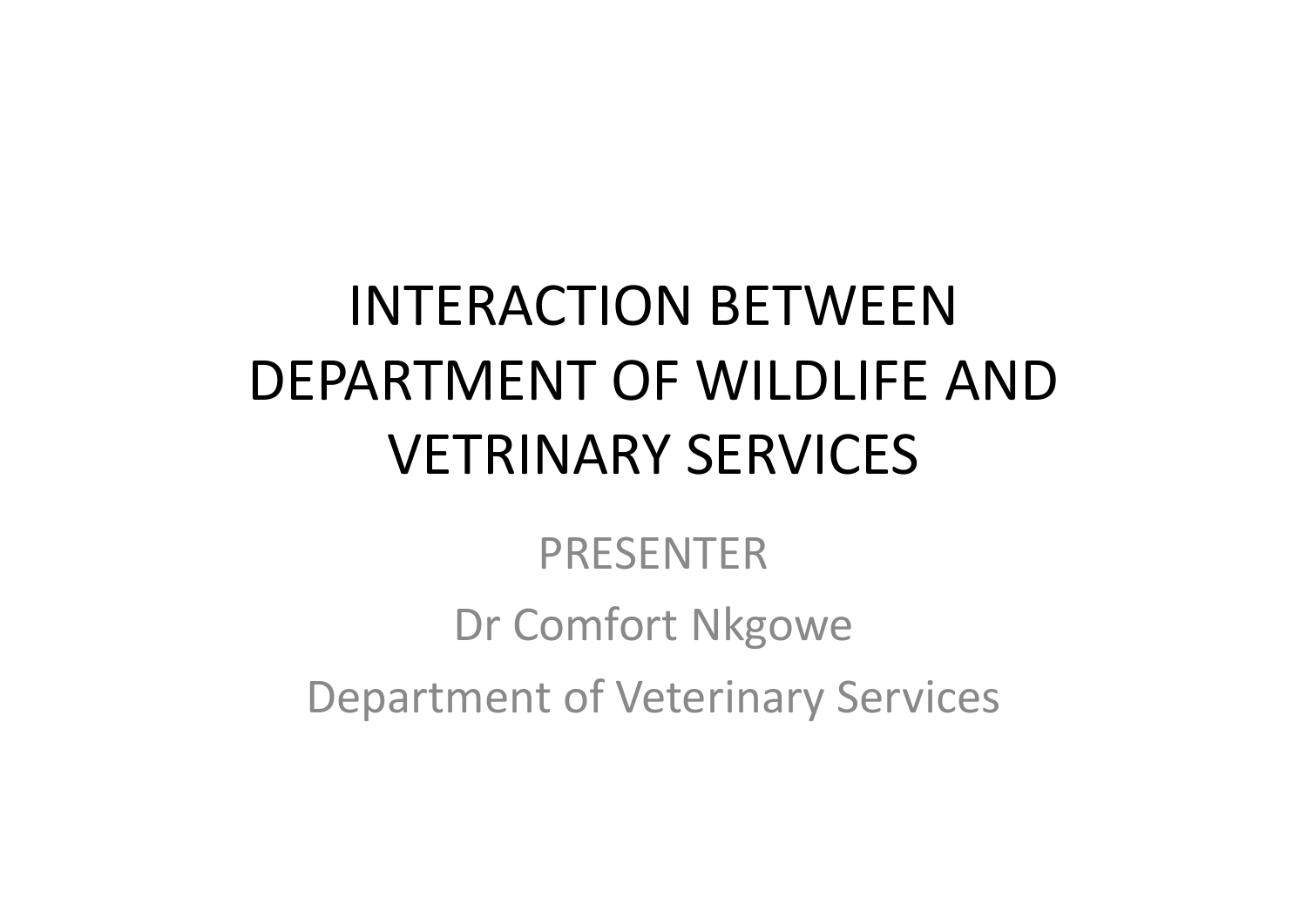# Brief Summary of the structure of DVS

• The Department of Veterinary Services is led by the Director of Veterinary services who shall be <sup>a</sup> Veterinarian •The Director has Six Deputy directors who are responsible for different divisions

•Those divisions are

1.Import, export and Traceability

2.Field services

- 3. Development and Compliance
- 4. Disease control
- 5. Laboratory services

6.Meat Hygiene and Public Health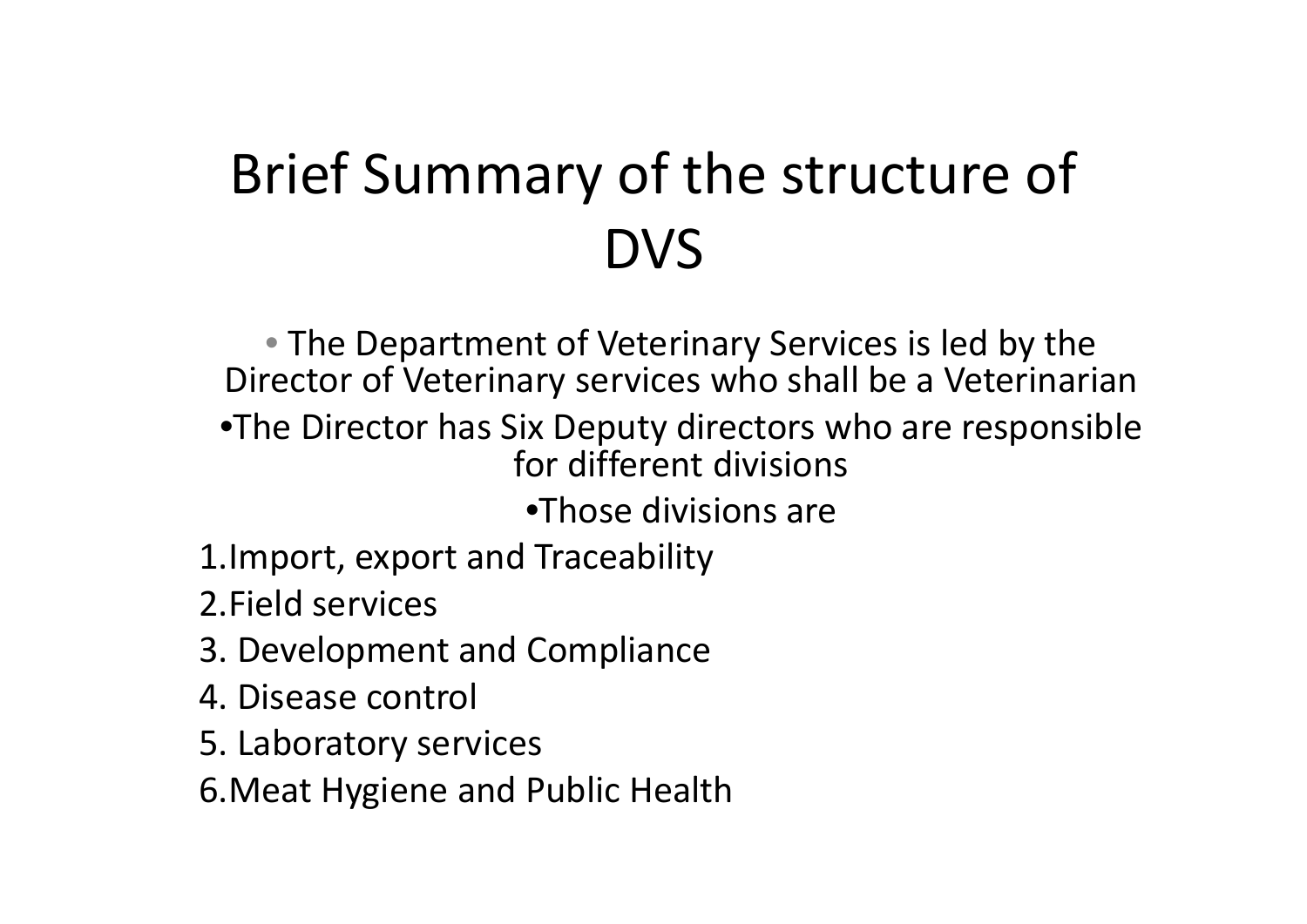

----------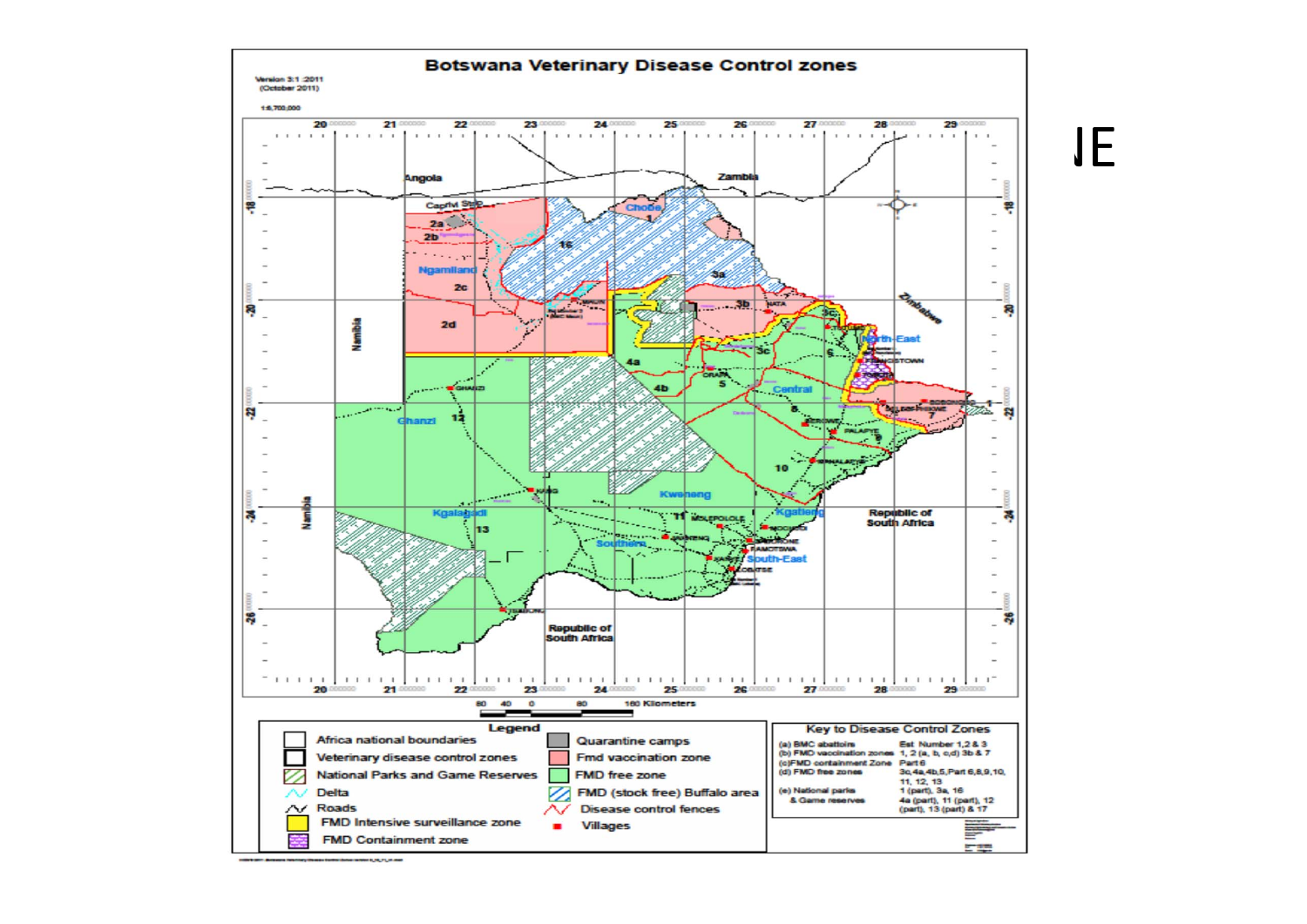### Interactions between DVS and DWNP

- Botswana is <sup>a</sup> member of OIE
- Notifies diseases as per the OIE code
- Both Wild life and Livestock diseases notifiable to the OIE are reported by the Director of Veterinary Services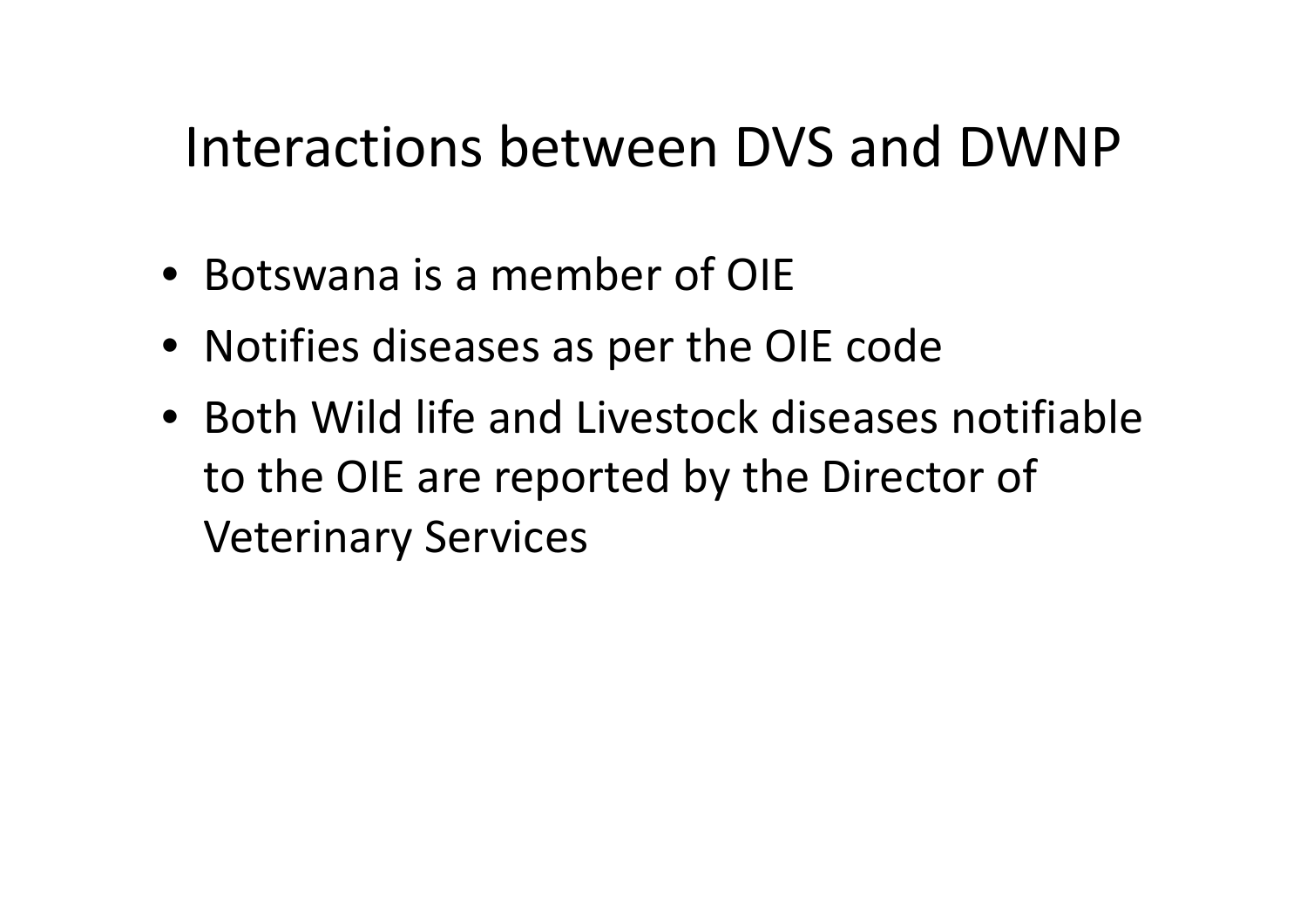### Movement of Wild Animals within Botswana

- Movement of Wild animals between these Zones is allowed through <sup>a</sup> movement permit issued by the certified Veterinary officials
- Cloven hoofed animals are not allowed movement from FMD vaccination zones to the rest of other zones
- Other animals are allowed movement after inspection by the Veterinary officials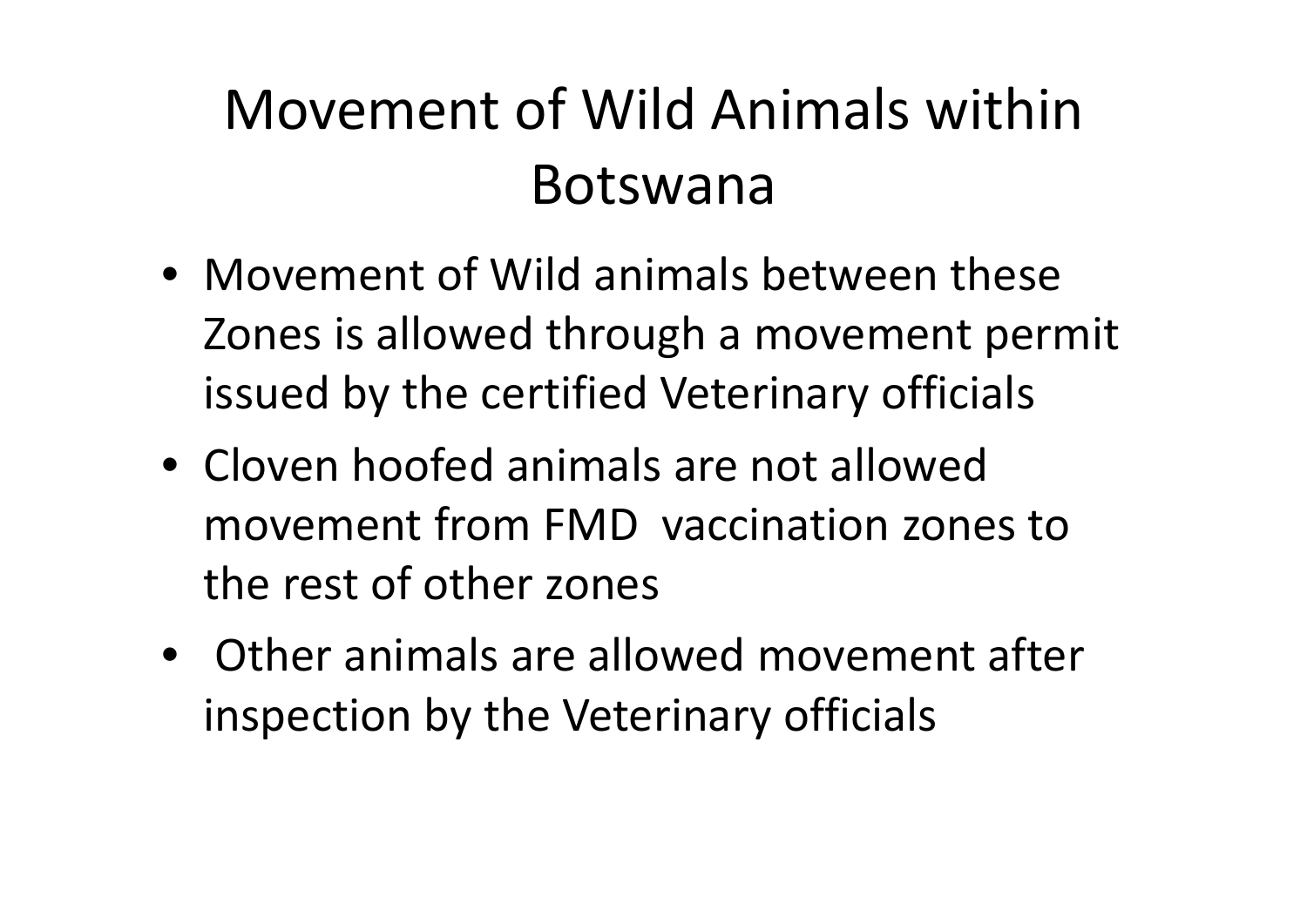### Import and Export

- Movement of wild animals to outside Botswana is allowed after <sup>a</sup> client has acquired <sup>a</sup> permission from the DWNP
- DVS does the test after the animals has being allowed permission by the DWNP to satisfy import conditions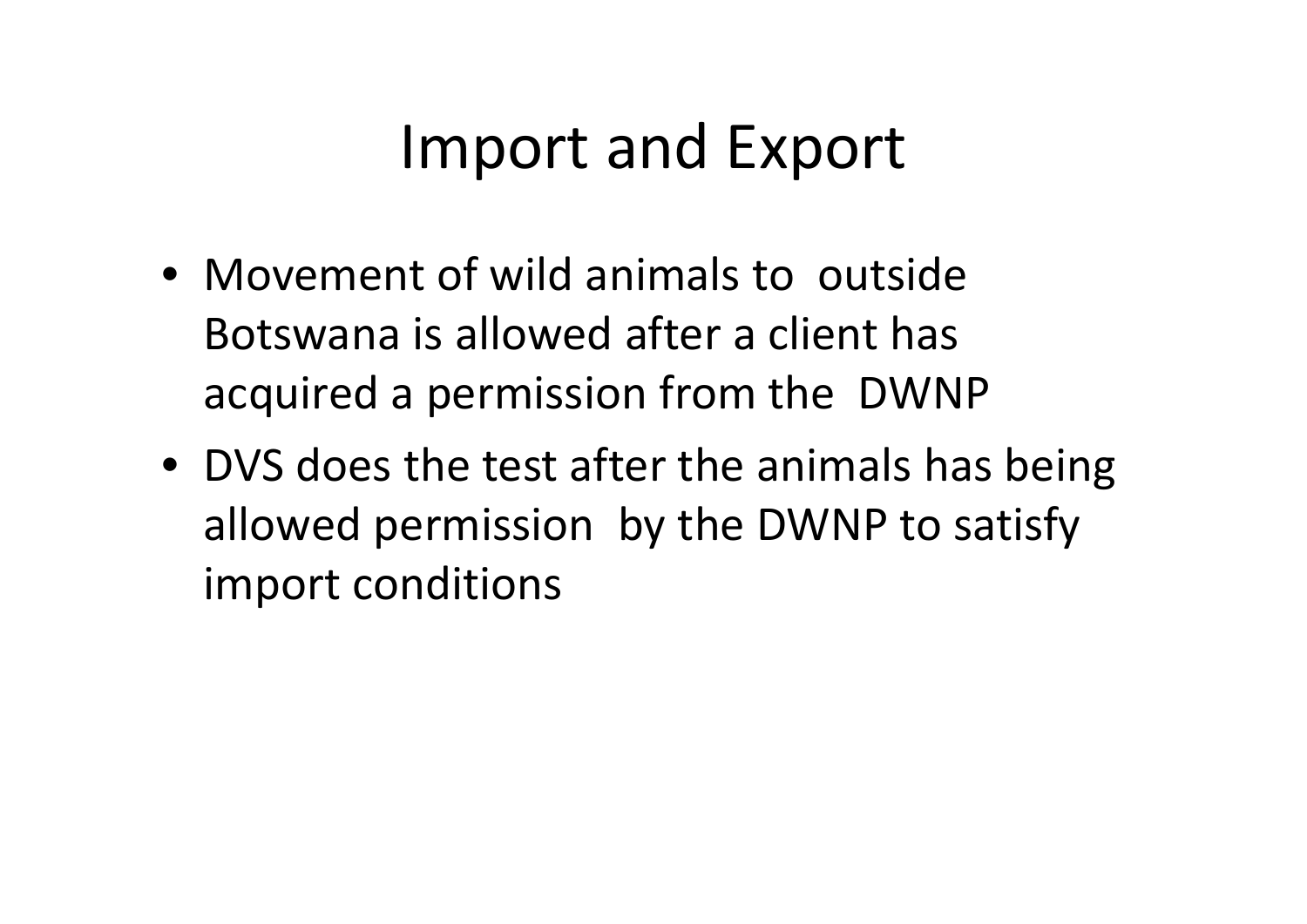### Disease surveillance

- When doing disease surveillance, the Director of Veterinary services request <sup>a</sup> capture permit from the Director of DWNP
- The two Department releases officials for cupture to take place e.g. EUS and FMD surveillance.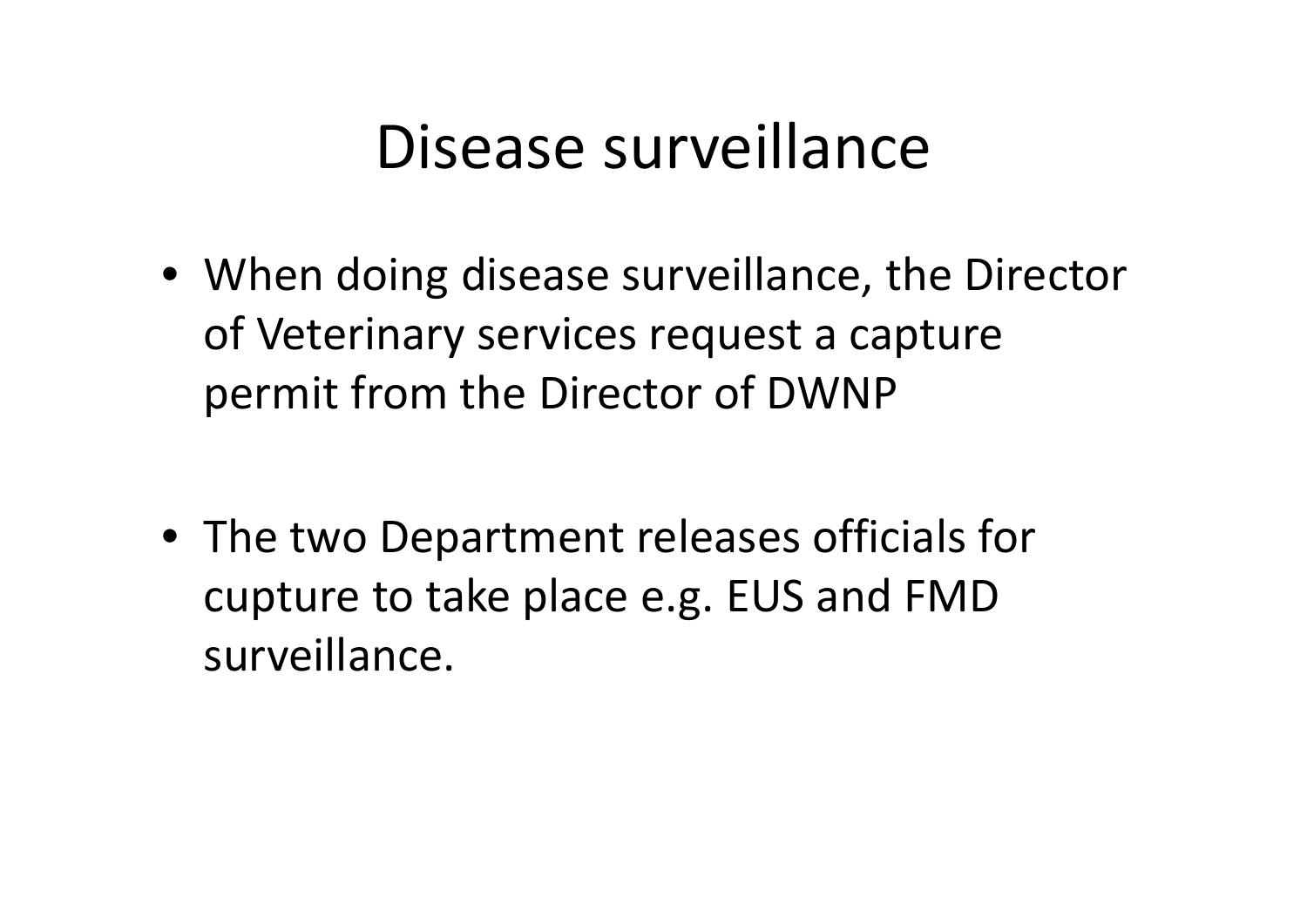## Game Ranching

• The two Department also liase with each other to allow farming of wildlife in Livestock areas